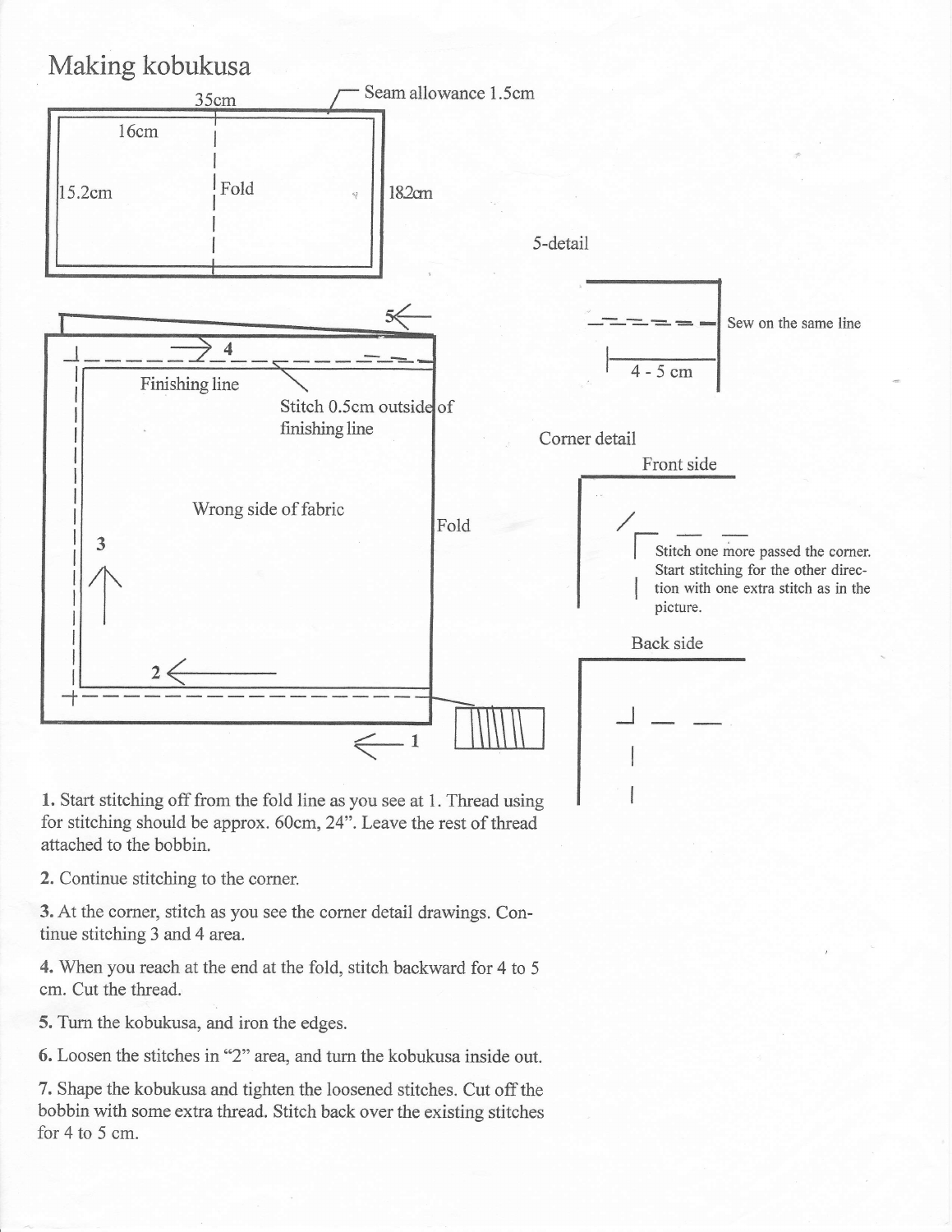## 古帛紗型紙原寸大



できあがり線